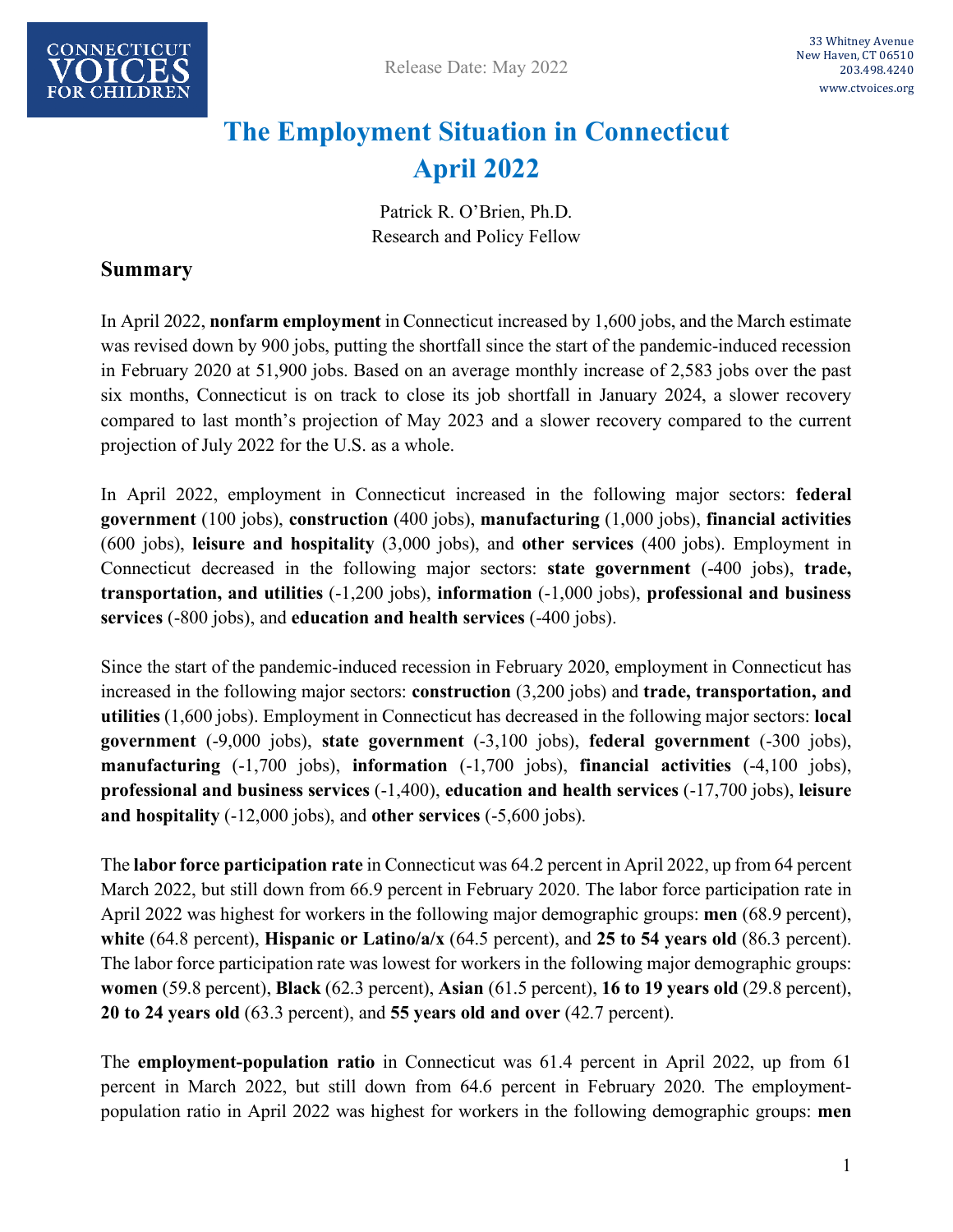(65.5 percent), **white** (62.4 percent), and **25 to 54 years old** (83 percent). The employment-population ratio was lowest for workers in the following major demographic groups: **women** (57.6 percent), **Black** (57 percent), **Asian** (59.1 percent), **Hispanic or Latino/a/x** (61.3 percent), **16 to 19 years old** (25.7 percent), **20 to 24 years old** (56.7 percent), and **55 years old and over** (41.5 percent).

The **unemployment rate** in Connecticut was 4.4 percent in April 2022, down from 4.6 percent in March 2022, but still up from 3.4 percent in February 2020. The unemployment rate in April 2022 was lowest for workers in the following major demographic groups: **women** (3.7 percent), **white** (3.7 percent), **Asian** (3.9 percent), **25 to 54 years old** (3.9 percent), and **55 years old and over** (2.9 percent). The unemployment rate was highest for workers in the following major demographic groups: **men** (5 percent), **Black** (8.7 percent), **Hispanic or Latino/a/x** (5 percent), **16 to 19 years old** (13.7 percent), and **20 to 24 years old** (10.5 percent).

### **Background and Methodology**

On the first Friday of each month, the U.S. Bureau of Labor Statistics (BLS) publishes "The Employment Situation" news release, which presents national data from two surveys. The establishment survey provides an overview of nonfarm employment overall and by major sector. The household survey provides an overview of employment status (labor force participation rate, employment-population ratio, and unemployment rate) overall and by major demographic group. Later each month, the BLS' Local Area Unemployment Statistics (LAUS) program provides state and local data from the above surveys and other sources. Like the national analysis, the state-level analysis includes an overview of nonfarm employment overall and by major sector. It also includes an overview of employment status overall. Unlike the national analysis, the state-level analysis includes no overview of employment status by major demographic group.

To fill the state-level analysis shortfall, which is essential for designing effective public policy in Connecticut and responding in a timely manner, Connecticut Voices for Children is publishing a monthly news release, "The Employment Situation in Connecticut." This includes an overview of the change in total nonfarm employment in the U.S. and Connecticut as well as the change in nonfarm employment by major sector in Connecticut. It also includes an overview of employment status in the U.S. and Connecticut by major demographic group, which no other organization in Connecticut currently provides on a monthly basis. These new measures of employment status in Connecticut by major demographic group are calculated using the following methodology: The monthly estimate that the BLS provides for each overall employment status indicator in Connecticut (labor force participation rate, employment-population ratio, and unemployment rate) is multiplied by the employment status ratio for each major demographic group. The latter is calculated using the Economic Policy Institute's publicly-available extracts of the BLS' national household survey data for the preceding three-month period for Connecticut and its bordering states, New York, Massachusetts, and Rhode Island, which are the state labor markets most connected to Connecticut's labor market. The expansion of the time period and the labor market area for calculating the employment status ratios for the major demographic groups is necessary to increase the sample size.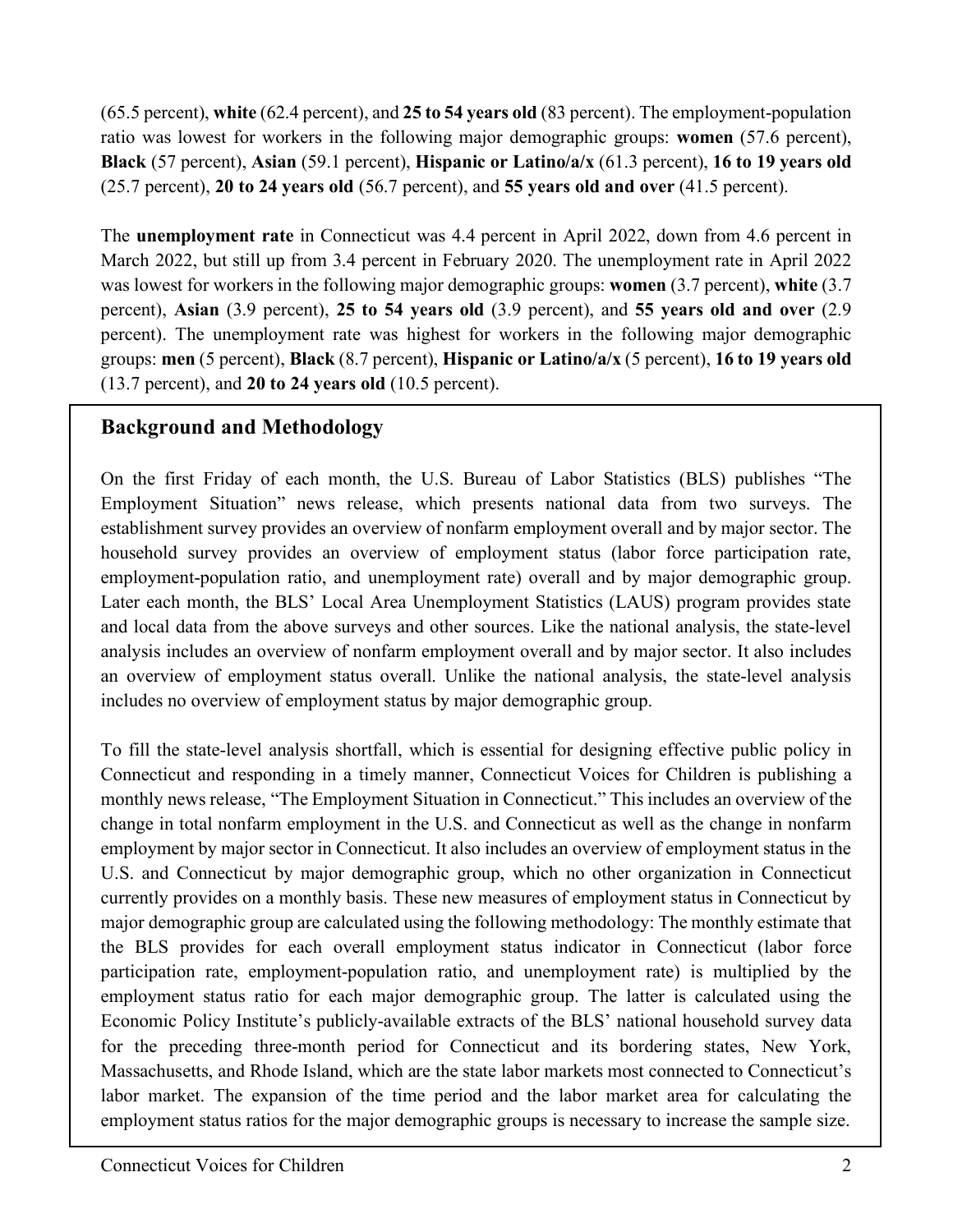



### **Change in Nonfarm Employment by Major Sector, Connecticut** Seasonally Adjusted

| <b>Major Sector</b>                | February<br>2020 | March<br>2022 | April<br>2022 | <b>Month to Month</b> |          | <b>Change Since</b> |          |
|------------------------------------|------------------|---------------|---------------|-----------------------|----------|---------------------|----------|
|                                    |                  |               |               | Change                |          | February 2020       |          |
|                                    |                  |               |               | Number                | $\%$     | <b>Number</b>       | $\%$     |
| <b>Government Employment</b>       | 236,700          | 224,600       | 224,300       | $-300$                | $-0.1%$  | $-12,400$           | $-5.2%$  |
| Local Government                   | 146,200          | 137,200       | 137,200       | $\overline{0}$        | $0.0\%$  | $-9,000$            | $-6.2%$  |
| <b>State Government</b>            | 71,900           | 69,200        | 68,800        | $-400$                | $-0.6%$  | $-3,100$            | $-4.3%$  |
| <b>Federal Government</b>          | 18,600           | 18,200        | 18,300        | 100                   | $0.5\%$  | $-300$              | $-1.6%$  |
| <b>Private Sector Employment</b>   | 1,462,300        | 1,420,900     | 1,422,800     | 1,900                 | $0.1\%$  | $-39,500$           | $-2.7%$  |
| Construction                       | 59,500           | 62,300        | 62,700        | 400                   | $0.6\%$  | 3,200               | 5.4%     |
| Manufacturing                      | 161,000          | 158,300       | 159,300       | 1,000                 | $0.6\%$  | $-1,700$            | $-1.1%$  |
| Trade, Transportation, & Utilities | 293,500          | 296,300       | 295,100       | $-1,200$              | $-0.4%$  | 1,600               | 0.5%     |
| Information                        | 31,500           | 30,800        | 29,800        | $-1,000$              | $-3.2%$  | $-1,700$            | $-5.4%$  |
| <b>Financial Activities</b>        | 122,600          | 117,900       | 118,500       | 600                   | $0.5\%$  | $-4,100$            | $-3.3%$  |
| Professional & Business Services   | 216,400          | 215,800       | 215,000       | $-800$                | $-0.4%$  | $-1,400$            | $-0.6%$  |
| Education & Health Services        | 351,700          | 334,400       | 334,000       | $-400$                | $-0.1\%$ | $-17,700$           | $-5.0\%$ |
| Leisure $&$ Hospitality            | 159,500          | 144,500       | 147,500       | 3,000                 | 2.1%     | $-12,000$           | $-7.5%$  |
| Other Services                     | 66,000           | 60,000        | 60,400        | 400                   | $0.7\%$  | $-5,600$            | $-8.5\%$ |
| <b>Total Nonfarm Employment</b>    | 1,699,000        | 1,645,500     | 1,647,100     | 1,600                 | 0.1%     | $-51,900$           | $-3.1%$  |